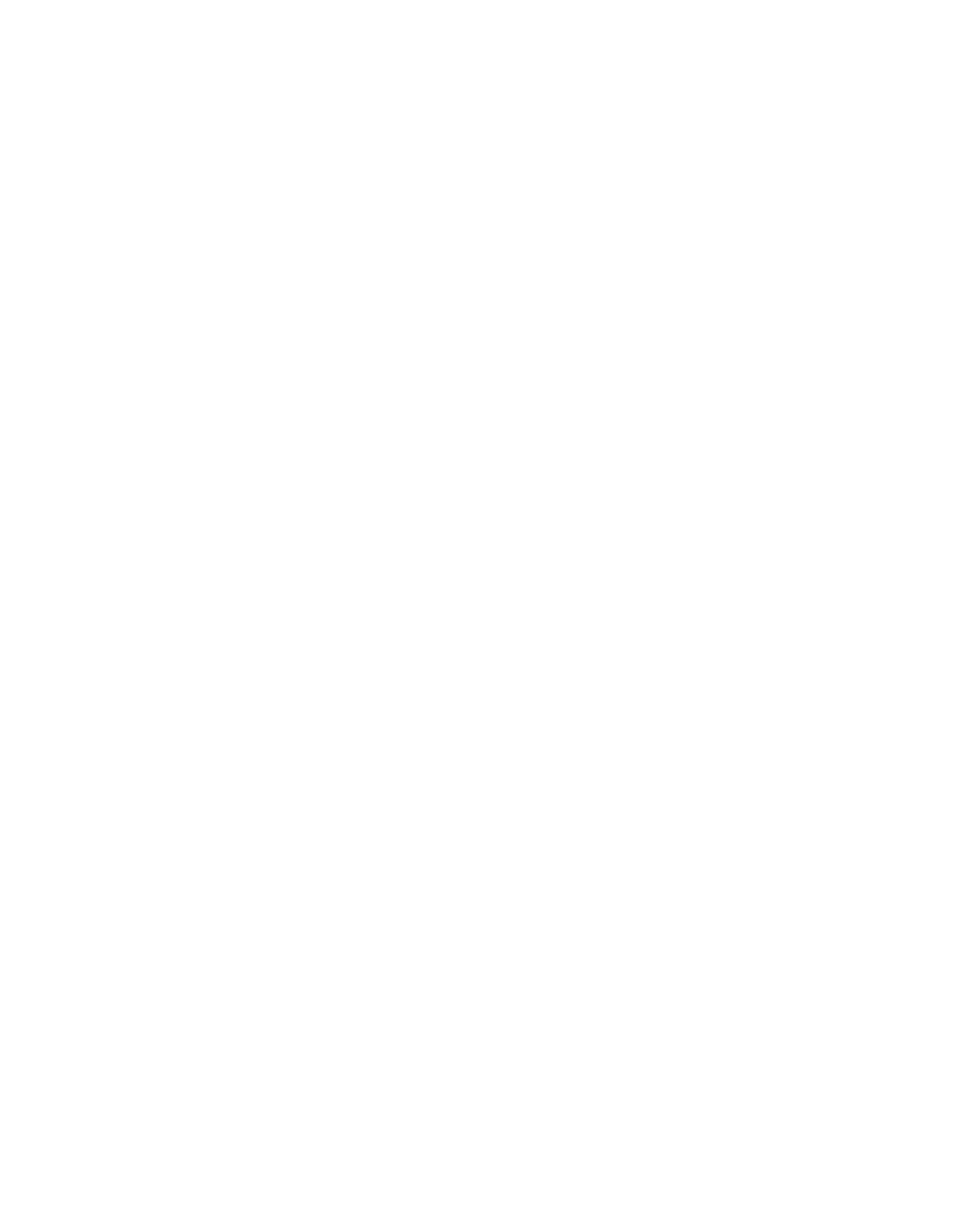

# **2021**

**Instructions for PA-41 Schedule RK-1**

Resident Schedule of Shareholder/Partner/Beneficiary

PA-41 RK-1 IN (EX) MOD 05-21 **PA-41 RK-1 IN (EX) MOD 05-21 Pass Through Income, Loss and Credits** 

## **GENERAL INFORMATION**

#### **PURPOSE OF SCHEDULE**

Estates and trusts use PA-41 Schedule RK-1 to report income of estates and trusts to each resident beneficiary. A PA-41 Schedule RK-1 is also used to report the income of the estate or trust for each beneficiary that is a nonresident estate or trust and each nonresident partnership, PA S corporation or entity formed as a limited liability company classified as a partnership or PA S corporation for federal income tax purposes.

Resident estate and trust beneficiaries are subject to tax on their shares of the estate or trust's distributed or distributable income, regardless of income source. Nonresident estate and trust beneficiaries are only subject to Pennsylvania personal income tax on their shares of the estate or trust's distributed or distributable Pennsylvania-source income.

#### **RESIDENT BENEFICIARY RESIDENCY STATUS**

The fiduciary of an estate or trust must determine (through reasonable means) the residency status of each individual and/or estate or trust beneficiary. A fiduciary of an estate or trust that fails to keep an accurate list of beneficiaries may be subject to the tax, penalty and interest of any beneficiary who was provided a PA-41 Schedule NRK-1 when a PA-41 Schedule RK-1 should have been provided.

#### **WHO SHOULD RECEIVE A PA-41 SCHEDULE RK-1**

A PA-41 Schedule RK-1 must be prepared and provided to every Pennsylvania resident beneficiary who is an individual. A copy of the PA-41 Schedule RK-1 for each resident beneficiary who is an individual must accompany the estate or trust's PA-41, Fiduciary Income Tax Return.

The estate or trust must prepare and provide both PA-41 Schedules RK-1 and NRK-1 to any beneficiary that was a/an:

- Individual who was a part-year Pennsylvania resident;
- Estate or trust;
- PA S corporation;
- Partnership; or
- Entity formed as a limited liability company classified as a partnership or PA S corporation for federal income tax purposes.

Both schedules for each such beneficiary must also be submitted with the PA-41, Fiduciary Income Tax Return.

**IMPORTANT:** The department does not accept federal Form 1041 Schedule K-1 because the schedule does

not properly reflect the classified Pennsylvania-taxable income amounts.

PA-41 Schedules RK-1 submitted to resident and entity beneficiaries should reflect the taxable income to Pennsylvania residents even if the estate or trust is a nonresident.

PA-41 Schedules NRK-1 issued to nonresident entity beneficiaries should reflect just the Pennsylvania-source income taxable to those beneficiaries. Additionally, PA-41 Schedules NRK-1 issued to nonresident estates or trusts should also reflect PA tax withheld for nonresident beneficiaries. See the instructions for PA-41 Schedule NRK-1.

#### **HOW TO AMEND PA-41 SCHEDULE RK-1**

Where an amendment to the PA-41, Fiduciary Income Tax Return, results in a need to amend the PA-41 Schedule RK-1, an amended PA-41 Schedule RK-1 must be forwarded to the PA Department of Revenue with the amended tax return, and a copy must be provided to each beneficiary.

An amended PA-41, Fiduciary Income Tax Return, and an amended PA-41 Schedule RK-1 for each beneficiary must also be filed to correct any error on or reflect any change to the original PA-41, Fiduciary Income Tax Return, whether or not an amended federal Form 1041 was filed for that year.

To amend an original PA-41 Schedule RK-1, use a blank schedule for the tax year to be amended and fill in the "Amended Schedule" oval at the top of the schedule. Do not send a copy of the original schedule. Complete the schedule by entering the corrected information and submit it with the amended PA-41, Fiduciary Income Tax Return. See "Where To File" in the PA-41 instructions.

# **COMPLETING PA-41 SCHEDULE RK-1**

#### **FOREIGN ADDRESS INSTRUCTIONS (OTHER THAN CANADA)**

If the estate or trust is located outside the U.S., it is important to write the foreign address on the PA-41 Schedule RK-1 according to U.S. Postal Service standards.

Failure to use these standards may delay any refunds requested or correspondence necessary to complete the processing of the return.

To comply with foreign address standards, use the following rules when completing the address portion of the PA-41 Schedule RK-1.

• Eliminate apostrophes, commas, periods and hyphens.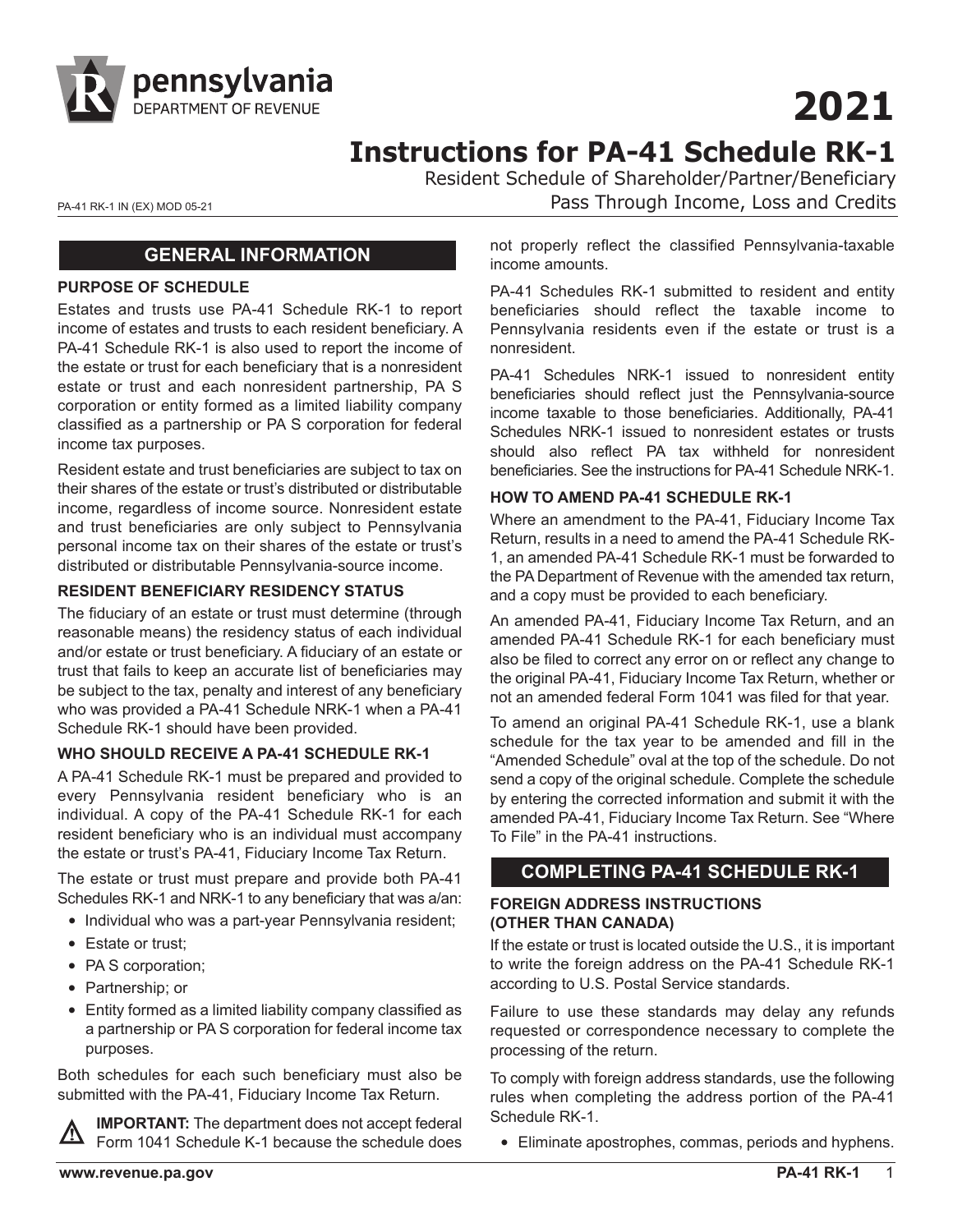- Use all capital letters to write all lines.
- Write the name of the estate or trust in the space provided.
- Write the name and title of the fiduciary in the space provided.
- Write the address in the space provided, including street and building name and number, apartment or suite numbers, city name and city or provincial codes.
- Write only the name of the country in the space provided for the city or post office.
- Write OC in the entry space for state to indicate out-ofcountry.
- Leave the ZIP code spaces on the PA-41 Schedule RK-1 blank.

Providing the address in this format will better ensure that the department is able to send a refund on a timely basis or contact the estate or trust if additional information is required.

Below is an example of a properly completed foreign address.

#### *Foreign Address Example.*

 **DIETRIC-FISCHER INGE TRUST PATRIK FISCHER TTEE WEIMARER STR 7 5300 BONN 1 GERMANY OC**

#### **CANADA ONLY FOREIGN ADDRESS INSTRUCTIONS**

The same rules apply as for other foreign address instructions. However, when the Canada address contains a postal zone and two-character abbreviation for provinces and territories, there are special spacing rules for the address line for the PA-41 Schedule RK-1. On mail to Canada, there must be two spaces between the province abbreviation and the postal code. Below is an example of a properly completed Canada foreign address.

#### **SAUNDERS HELEN ESTATE OF JANET SAUNDERS EXECUTRIX 9 BOW ST OTTAWA ON K1A 0B1 CANADA OC**

If the estate or trust's address does not fit in the available spaces on the PA-41 Schedule RK-1 using the above formats, please include a separate statement with the return showing the complete address.

# SECTION I

# **GENERAL INFORMATION**

#### **SSN**

Enter the nine-digit Social Security number (SSN) if the beneficiary of the estate or trust is an individual receiving the PA-41 Schedule RK-1.

#### **LAST NAME, SUFFIX, FIRST NAME, MIDDLE INITIAL**

Enter the last name; suffix such as Jr., Sr., etc; first name and middle initial of the individual beneficiary who is receiving the PA-41 Schedule RK-1.

#### **SPOUSE'S SSN**

Enter the nine-digit SSN of the spouse of the beneficiary (if jointly held) receiving the PA-41 Schedule RK-1.

#### **FEIN**

Enter the nine-digit federal employer identification number (FEIN) of the entity beneficiary receiving the PA-41 Schedule RK-1.

### **NAME OF OWNER RECEIVING RK-1 (OTHER THAN AN INDIVIDUAL)**

If the beneficiary of the estate or trust is an estate, trust a partnership, PA S corporation or entity formed as a limited liability company classified as a partnership or PA S corporation for federal income tax purposes, enter the FEIN and name of the entity receiving the PA-41 Schedule RK-1. If the PA Schedule RK-1 is being issued to an individual beneficiary, leave this field blank.

#### **FIRST LINE OF ADDRESS**

Enter the street address of the individual or entity beneficiary receiving the PA-41 Schedule RK-1. If the address has an apartment number, suite or RR number, enter it after the street address. Eliminate all punctuation such as apostrophes, commas, periods and hyphens.

The U.S. Postal Service preference is to put the actual delivery address on the line immediately above the city, state and ZIP Code.

**NOTE:** If the street address along with the apartment number, suite or RR number does not fit on the first line of address, then enter the street address on the second line of address and the apartment number, suite or RR number on the first line of address.

#### **SECOND LINE OF ADDRESS**

Enter the post office box, if appropriate, of the individual or entity beneficiary receiving the PA-41 Schedule RK-1. If there is no post office box, leave the second line of the address blank. Eliminate all punctuation such as apostrophes, commas, periods and hyphens.

For a foreign address, enter the city or municipal designation. See the Foreign Address Example.

For a Canadian address, enter the city and postal delivery zone number. See the Canada Address Example.



**IMPORTANT:** If the address has only a post office box, enter on the first line of address.

#### **CITY, STATE AND ZIP CODE**

Enter the appropriate information of the individual or entity beneficiary receiving the PA-41 Schedule RK-1 in each box. Eliminate all punctuation such as apostrophes, commas, periods and hyphens.

#### **NAME OF ENTITY ISSUING RK-1**

Enter the name of the estate or trust issuing the PA-41 Schedule RK-1.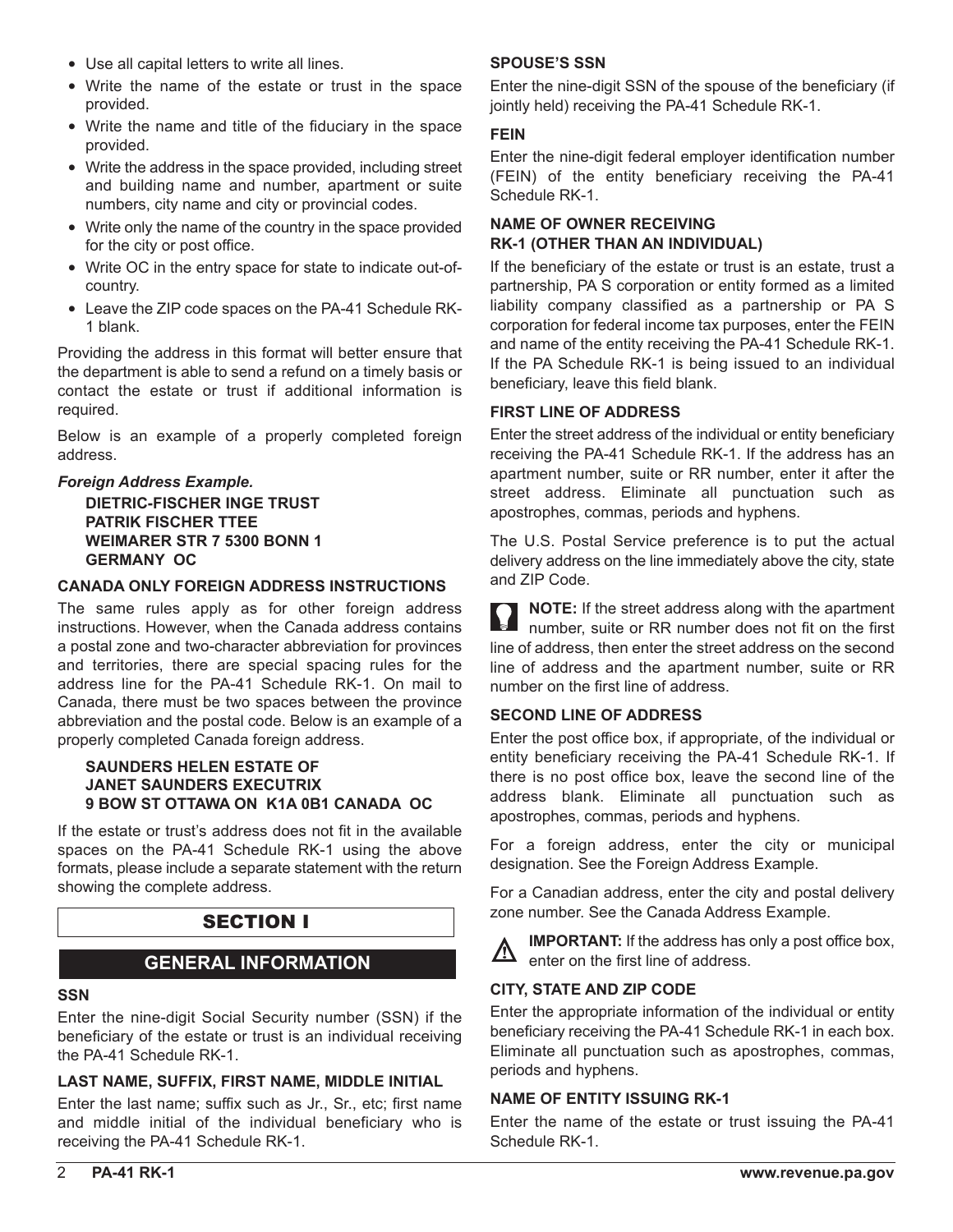#### **CITY, STATE AND ZIP CODE**

Enter the appropriate information of the estate or trust issuing the PA-41 Schedule RK-1 in each box. Eliminate all punctuation such as apostrophes, commas, periods and hyphens.

#### **FEIN**

Enter the nine-digit FEIN of the estate or trust issuing the PA-41 Schedule RK-1.

#### **REVENUE ID**

This field is not applicable for estates and trusts.

#### **AMENDED SCHEDULE**

If the estate or trust is filing an amended PA-41, Fiduciary Tax Return, and the amount of income distributed to a resident beneficiary changes, fill in the amended schedule oval.

#### **FINAL**

If this is the final year of distributions to the beneficiary from the estate or trust, fill in the final oval.

### **BENEFICIARY'S YEAR-END DISTRIBUTION**

Enter the beneficiary's percentage of year-end distributions from the estate or trust for the ratio of the beneficiary's taxable distribution as reported on PA-41 Schedule RK-1, Line 6 to the total distribution as reported on PA-41, Fiduciary Income Tax Return, Line 8.

If a beneficiary who is an individual and part-year resident or an entity beneficiary, calculate and enter the percentage as if a resident taxpayer.

Valid values for input on this line include the values of "00000" to "10000". The decimal point is implied after the third character from the left. For example:

- To indicate 100%, enter the value as "10000";
- To indicate 33.33%, enter the value as "03333"; or
- To indicate 25%, enter the value as "02500".

#### **OWNER**

Fill in the oval that designates what type of beneficiary received the PA-41 RK-1. Fill in one oval only.

#### **ENTITY**

Fill in the estate or trust oval only.

#### **FISCAL YEAR**

If the estate or trust does not file on a calendar-year basis, fill in the oval.

Enter month, day and year (MMDDYY) when the fiscal year begins and ends.

#### **SHORT YEAR**

A short year is an accounting period shorter than one year (and not a 52-53 week taxable year).

A short-year return is required for the following reasons:

• Changes in the annual accounting period. For example, the estate or trust changes from a fiscal to a calendar filer; or

• An estate or trust is in existence during only part of the tax year. For example, the trust or estate is in its initial or final year.

See "How to File a Short-Year Return" in the PA-41, Fiduciary Income Tax Return instructions.

# LINE INSTRUCTIONS

# SECTION II

#### **SHAREHOLDER/PARTNER/BENEFICIARY DISTRIBUTIVE SHARE OF PENNSYLVANIA-SOURCE INCOME (LOSS)**

# **LINES 1 THROUGH 5**

Do not enter any amounts on Lines 1 through 5.

Do not report the income of beneficiaries of estates **GP** and trusts on any lines of PA-41 Schedule RK-1 except Line 6.

# **LINE 6**

To calculate the beneficiary's income of/from estates or trusts (Line 6) for entry on a PA-41 Schedule RK-1, use the following formula:

A x B = Beneficiary Income Reported on Schedule RK-1 Line 6

Where:

- A = Total distributed or distributable income which is the lesser of Line 3a or Line 14a of PA-41 Schedule DD.
- B = Beneficiary's year-end distribution percentage. The beneficiary's year-end distribution percentage is obtained by taking the actual cash or property distributions made to the beneficiary and any amounts credited or payable or required to be currently distributed to the beneficiary and dividing that sum by the amount on Line 13a of PA-41 Schedule DD.



**CAUTION:** When calculating beneficiary's year-end distribution percentage, do not take into account:

- Amounts properly paid out of corpus as a gift or bequest of a specific amount of money;
- Amounts required to have been distributed in any prior taxable year; or
- The market value of property distributed in kind as a gift or bequest of the specific property.

# **LINE 7**

Do not enter any amount on Line 7.

# SECTION III

# **LINE 8**

Do not enter any amount on Line 8.